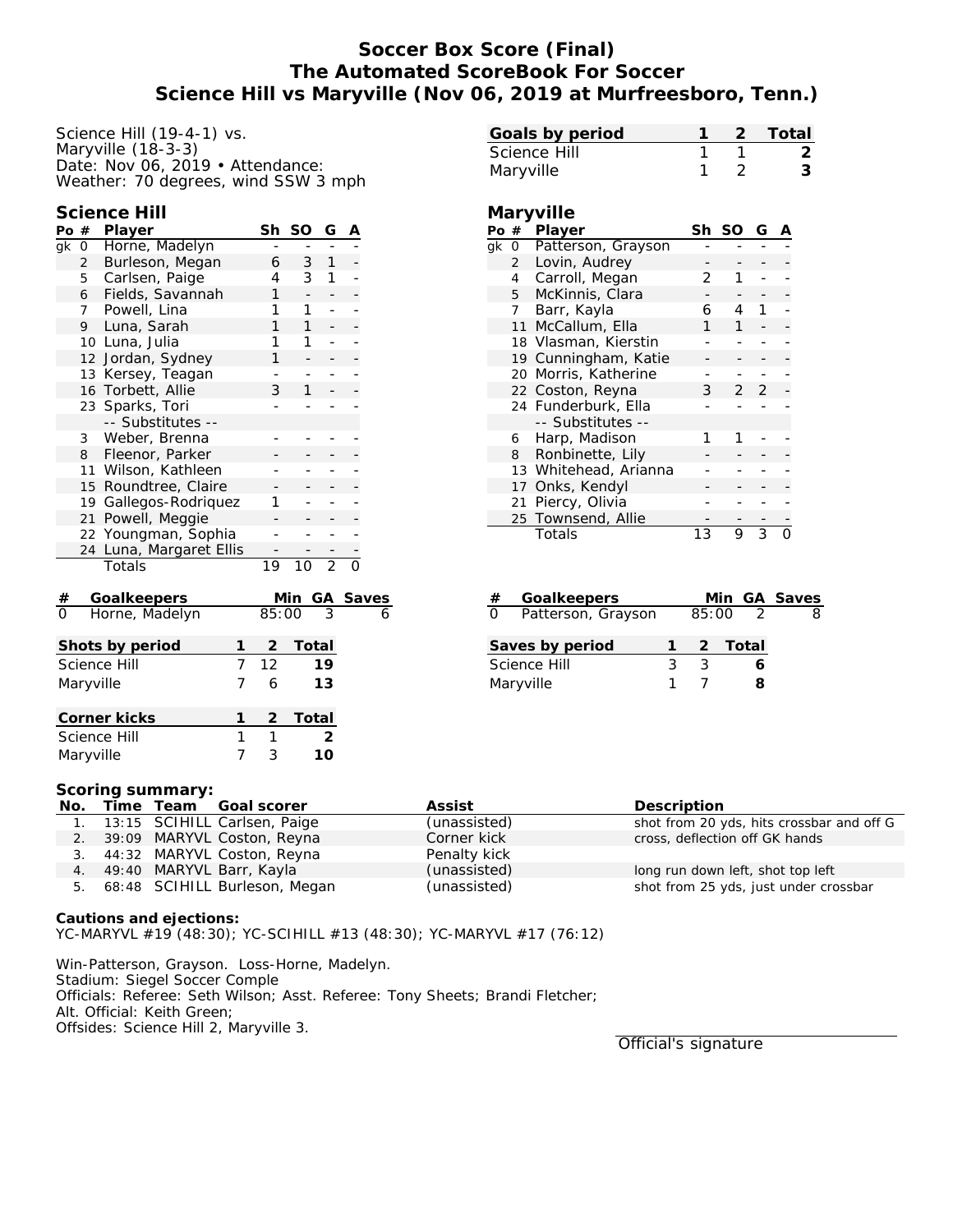# **Play-by-Play Summary (1st period) Science Hill vs Maryville (Nov 06, 2019 at Murfreesboro, Tenn.)**

**Science Hill Starters:**

- GK 0 Horne, Madelyn
	- 7 Powell, Lina
	- 12 Jordan, Sydney
	- 6 Fields, Savannah
	- 10 Luna, Julia
	- 23 Sparks, Tori
	- 13 Kersey, Teagan
	- 16 Torbett, Allie
	- 5 Carlsen, Paige
	- 9 Luna, Sarah
	- 2 Burleson, Megan

**Maryville Starters:**

- GK 0 Patterson, Grayson
	- 2 Lovin, Audrey
		- 4 Carroll, Megan
		- 5 McKinnis, Clara
		- 7 Barr, Kayla
		- 11 McCallum, Ella
		- 18 Vlasman, Kierstin
		- 19 Cunningham, Katie
		- 20 Morris, Katherine
		- 22 Coston, Reyna
		- 24 Funderburk, Ella
- -5:00 Horne, Madelyn at goalie for Science Hill.
- -5:00 Patterson, Grayson at goalie for Maryville. Foul on Science Hill.
- 02:43 Shot by MARYVL Carroll, Megan, SAVE Horne, Madelyn.
- 05:52 Shot by SCIHILL Burleson, Megan BLOCKED.
- 06:33 Corner kick by SCIHILL Luna, Julia [06:33].
- 09:35 Offside against Maryville.
- 11:29 Corner kick by MARYVL McKinnis, Clara [11:29].
- 11:53 SCIHILL substitution: Luna, Margaret Ellis for Luna, Julia. Foul on Maryville.
- 13:15 GOAL by SCIHILL Carlsen, Paige (FIRST GOAL).

### **SCIENCE HILL 1, MARYVILLE 0**

\*shot from 20 yds, hits crossbar and off GK hands

- 13:59 MARYVL substitution: Piercy, Olivia for Vlasman, Kierstin.
- 15:00 Shot by SCIHILL Burleson, Megan HIGH.
- 16:48 Shot by SCIHILL Burleson, Megan WIDE RIGHT.
- 16:58 MARYVL substitution: Whitehead, Arianna for McCallum, Ella.
- 16:58 MARYVL substitution: Townsend, Allie for Carroll, Megan. Foul on Maryville.
- 18:31 Shot by SCIHILL Luna, Sarah, SAVE Patterson, Grayson.
- 19:27 Corner kick by MARYVL McKinnis, Clara [19:27].
- 20:30 Shot by SCIHILL Carlsen, Paige BLOCKED. Foul on Science Hill.
- 21:46 MARYVL substitution: McCallum, Ella for Coston, Reyna.
- 21:46 MARYVL substitution: Ronbinette, Lily for Piercy, Olivia.
- 21:46 MARYVL substitution: Carroll, Megan for McKinnis, Clara.
- 21:46 SCIHILL substitution: Luna, Julia for Luna, Margaret Ellis.
- 22:38 Shot by MARYVL McCallum, Ella, SAVE Horne, Madelyn.
- 23:08 Corner kick by MARYVL Funderburk, Ella [23:08].
- 23:32 Corner kick by MARYVL Funderburk, Ella [23:32].
- 24:07 SCIHILL substitution: Gallegos-Rodriquez for Burleson, Megan.
- 24:07 MARYVL substitution: Coston, Reyna for Whitehead, Arianna.
- 24:07 MARYVL substitution: Harp, Madison for Barr, Kayla.
- 25:00 Corner kick by MARYVL Funderburk, Ella [25:00].
- 25:35 MARYVL substitution: Onks, Kendyl for Townsend, Allie.
- 26:37 Shot by MARYVL Carroll, Megan WIDE RIGHT.
- 26:42 SCIHILL substitution: Youngman, Sophia for Powell, Lina.
- 27:35 Shot by MARYVL Harp, Madison, SAVE Horne, Madelyn. Foul on Science Hill.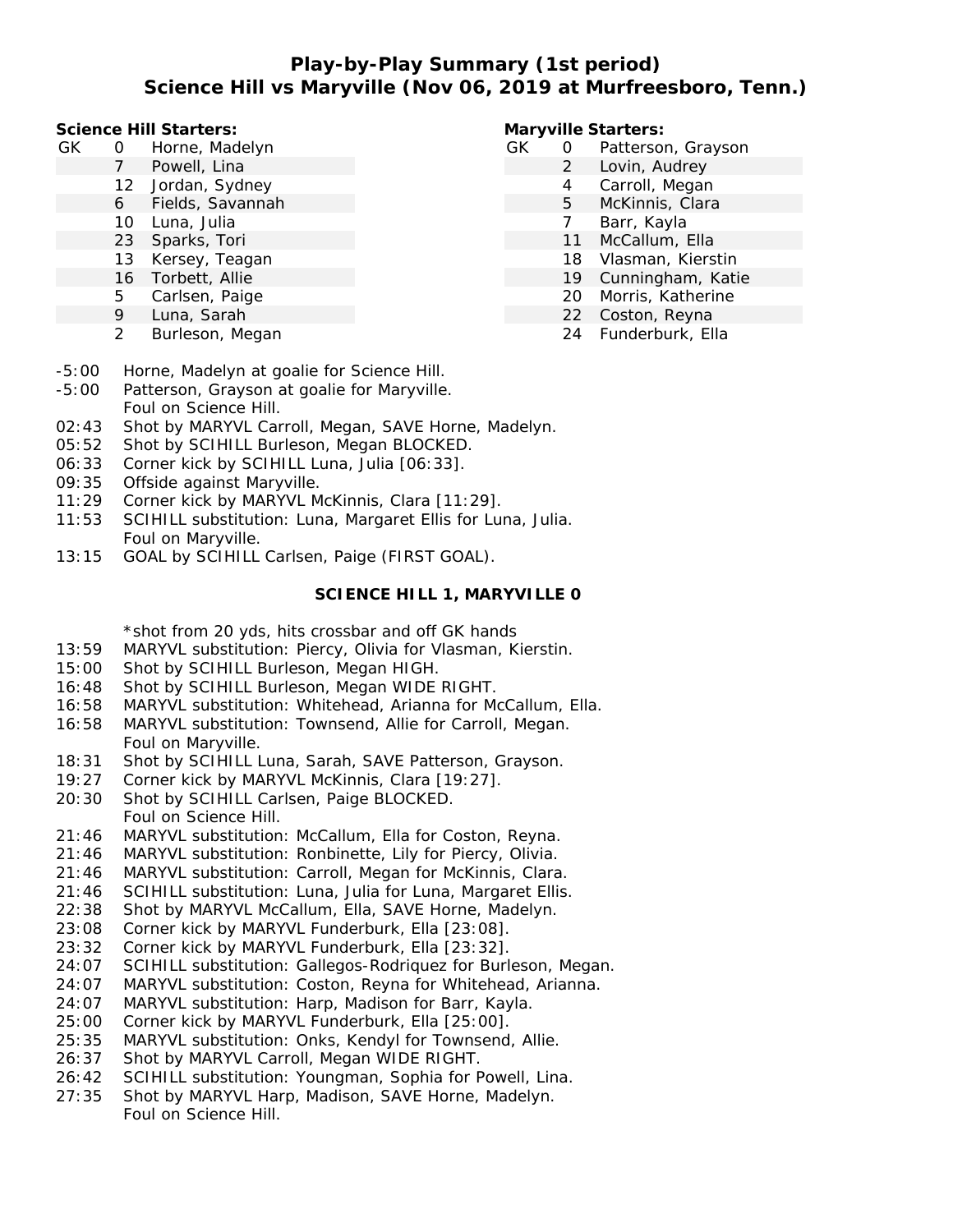## **Play-by-Play Summary (1st period) Science Hill vs Maryville (Nov 06, 2019 at Murfreesboro, Tenn.)**

- 28:39 SCIHILL substitution: Fleenor, Parker for Jordan, Sydney. Foul on Science Hill.
- 31:06 MARYVL substitution: Vlasman, Kierstin for Ronbinette, Lily.
- 31:06 MARYVL substitution: Barr, Kayla for Harp, Madison.
- 31:06 SCIHILL substitution: Roundtree, Claire for Fields, Savannah.
- 31:06 SCIHILL substitution: Wilson, Kathleen for Carlsen, Paige. Foul on Maryville.
- 33:14 Shot by SCIHILL Gallegos-Rodriquez BLOCKED.
- 35:02 Offside against Science Hill. Foul on Maryville.
- 35:50 MARYVL substitution: McKinnis, Clara for Onks, Kendyl.
- 38:30 Shot by MARYVL Barr, Kayla BLOCKED.
- 38:48 Corner kick by MARYVL McKinnis, Clara [38:48].
- 39:04 Corner kick by MARYVL McKinnis, Clara [39:04].
- 39:09 GOAL by MARYVL Coston, Reyna.

### **SCIENCE HILL 1, MARYVILLE 1**

\*cross, deflection off GK hands

- 39:59 Shot by MARYVL Barr, Kayla WIDE LEFT.
- 40:00 End of period [40:00].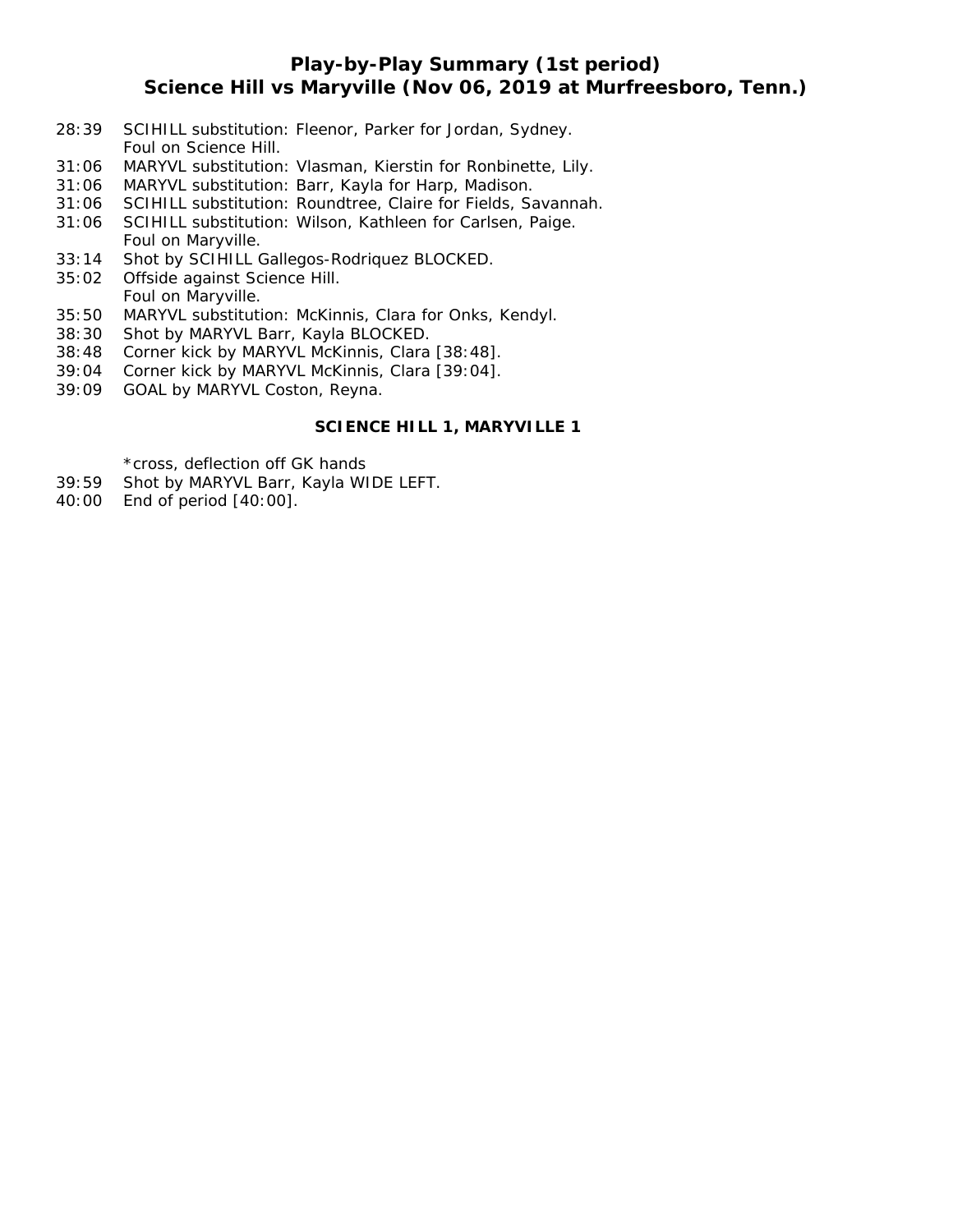## **Play-by-Play Summary (2nd period) Science Hill vs Maryville (Nov 06, 2019 at Murfreesboro, Tenn.)**

- 40:00 Start of 2nd period [40:00].
- 40:00 For SCIHILL: #9 Luna, Sarah, #12 Jordan, Sydney, #2 Burleson, Megan, #0 Horne, Madelyn, #23 Sparks, Tori, #7 Powell, Lina, #5 Carlsen, Paige, #6 Fields, Savannah, #24 Luna, Margaret Ellis, #21 Powell, Meggie, #13 Kersey, Teagan.
- 40:00 For MARYVL: #0 Patterson, Grayson, #2 Lovin, Audrey, #5 McKinnis, Clara, #18 Vlasman, Kierstin, #4 Carroll, Megan, #20 Morris, Katherine, #24 Funderburk, Ella, #11 McCallum, Ella, #19 Cunningham, Katie, #22 Coston, Reyna, #7 Barr, Kayla.
- 43:03 Offside against Maryville. Foul on Science Hill.
- 44:32 MARYVL Coston, Reyna PENALTY KICK GOAL.

#### **SCIENCE HILL 1, MARYVILLE 2**

- 45:06 Shot by SCIHILL Burleson, Megan, SAVE Patterson, Grayson.
- 45:28 Corner kick by SCIHILL Carlsen, Paige [45:28].
- 46:08 Shot by SCIHILL Fields, Savannah HIGH.
- 48:30 Yellow card on MARYVL Cunningham, Katie.
- 48:30 Yellow card on SCIHILL Kersey, Teagan.
- 48:30 MARYVL substitution: Townsend, Allie for Cunningham, Katie.
- 48:30 SCIHILL substitution: Weber, Brenna for Kersey, Teagan.
- 48:57 MARYVL substitution: Cunningham, Katie for Townsend, Allie.
- 48:57 SCIHILL substitution: Luna, Julia for Luna, Margaret Ellis.
- 49:40 GOAL by MARYVL Barr, Kayla.

#### **SCIENCE HILL 1, MARYVILLE 3**

\*long run down left, shot top left Foul on Science Hill.

Foul on Maryville.

- 51:35 MARYVL substitution: Townsend, Allie for Carroll, Megan.
- 51:35 MARYVL substitution: Whitehead, Arianna for Coston, Reyna.
- 53:37 MARYVL substitution: Piercy, Olivia for Vlasman, Kierstin.
- 53:37 SCIHILL substitution: Torbett, Allie for Weber, Brenna.
- 53:37 MARYVL substitution: Coston, Reyna for McCallum, Ella. Foul on Maryville.
- 54:37 Shot by SCIHILL Torbett, Allie HIGH.
- 54:44 MARYVL substitution: Carroll, Megan for McKinnis, Clara. Foul on Science Hill.
- 55:50 Header Shot by SCIHILL Jordan, Sydney WIDE RIGHT.
- 57:10 Offside against Science Hill.
- 57:40 MARYVL substitution: McCallum, Ella for Whitehead, Arianna.
- 59:02 Shot by MARYVL Barr, Kayla, SAVE Horne, Madelyn.
- 60:15 MARYVL substitution: Onks, Kendyl for Townsend, Allie.
- 61:50 Corner kick by MARYVL Funderburk, Ella [61:50].
- 62:20 Corner kick by MARYVL Funderburk, Ella [62:20].
- 62:56 Shot by MARYVL Coston, Reyna WIDE LEFT.
- 63:00 SCIHILL substitution: Kersey, Teagan for Powell, Meggie. Foul on Science Hill.
- 64:25 Offside against Maryville.
- 65:09 MARYVL substitution: Ronbinette, Lily for Piercy, Olivia.
- 65:09 MARYVL substitution: McKinnis, Clara for Carroll, Megan.
- 65:47 Shot by MARYVL Barr, Kayla, SAVE Horne, Madelyn.
- 66:03 Corner kick by MARYVL McKinnis, Clara [66:03].